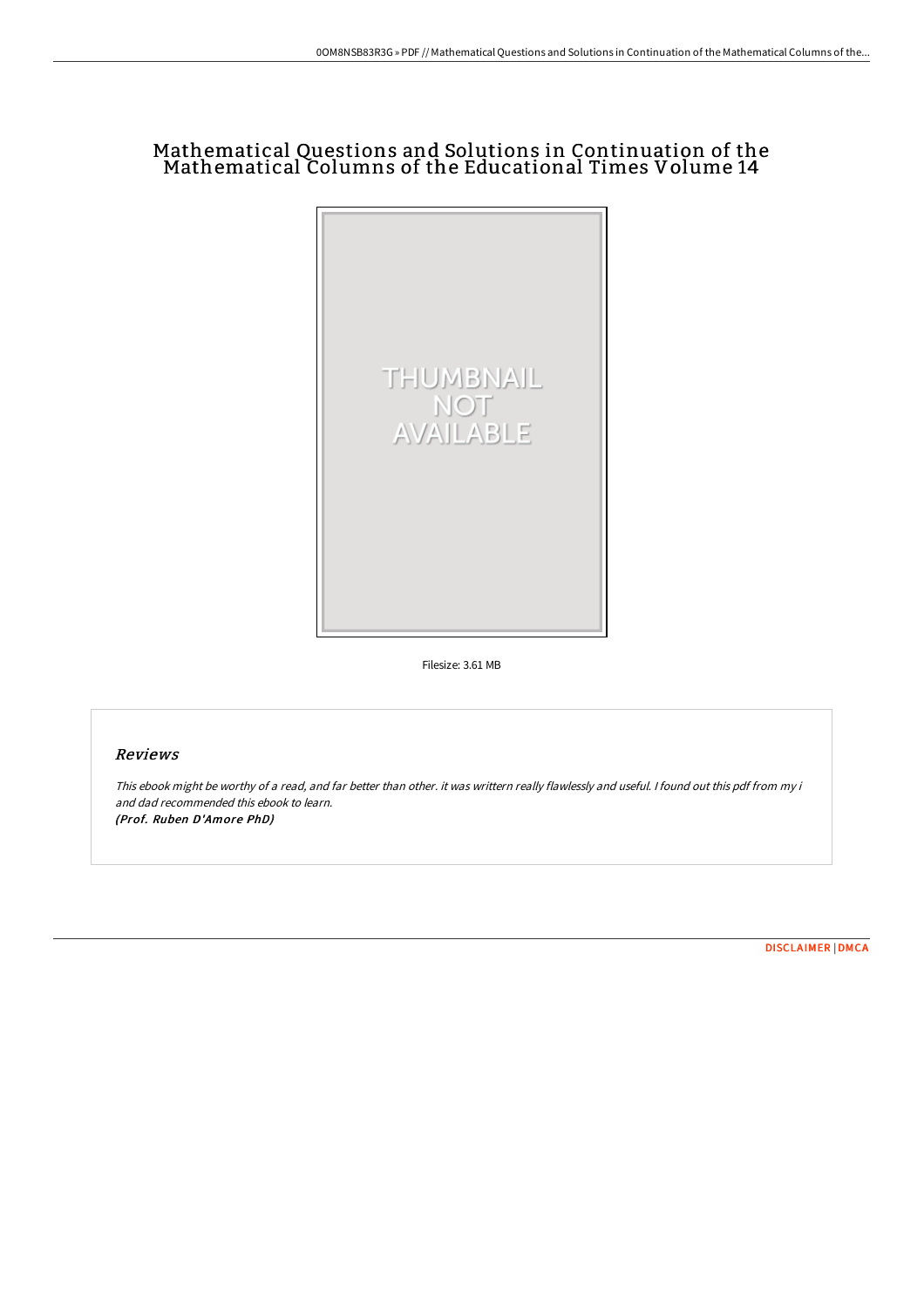# MATHEMATICAL QUESTIONS AND SOLUTIONS IN CONTINUATION OF THE MATHEMATICAL COLUMNS OF THE EDUCATIONAL TIMES VOLUME 14



RareBooksClub. Paperback. Book Condition: New. This item is printed on demand. Paperback. 26 pages. Original publisher: Washington, D. C. : The Service ; Vicksburg, MS : The Group, 1989 OCLC Number: gp 89013395 Subject: Shrimps -- South Atlantic Bight. Excerpt: . . . o v e r wi n t e r o f f t h e n or the ast coast of Some may immigrate and Florida. Florida, and Anderson (1970) suggested during fall in Ge or qia a n d n or the ast Florida (Willia ms 1964, 1965; Ship manthat brownshrimp might dolike wise. Thereisnocon c l u sive e vidence, how-Postlar vae are trans-etal. 1983). ported into estuaries by incoming that the F...

 $\blacksquare$ Read [Mathematical](http://techno-pub.tech/mathematical-questions-and-solutions-in-continua-10.html) Questions and Solutions in Continuation of the Mathematical Columns of the Educational Times Volume 14 Online G

Download PDF [Mathematical](http://techno-pub.tech/mathematical-questions-and-solutions-in-continua-10.html) Questions and Solutions in Continuation of the Mathematical Columns of the Educational Times Volume 14